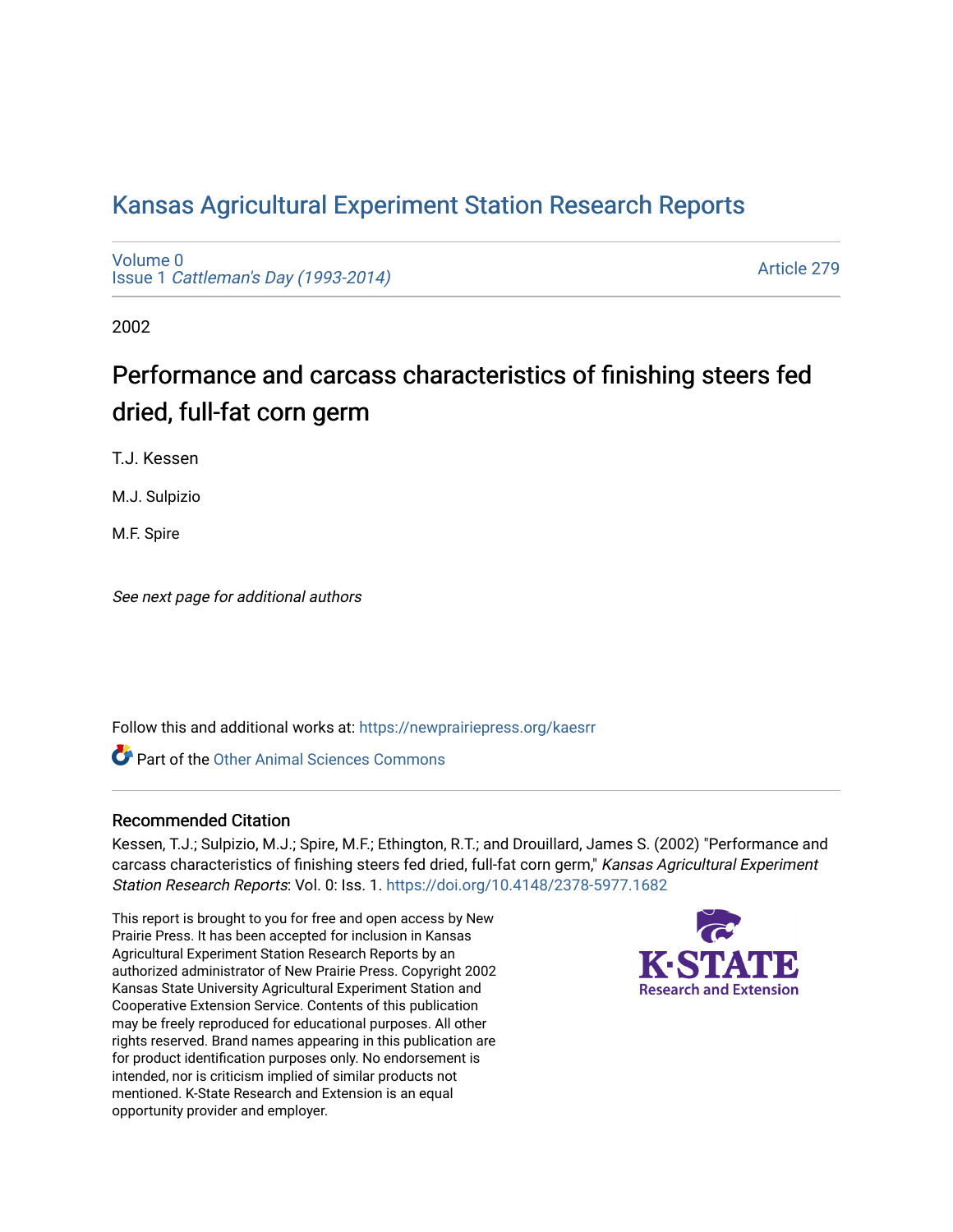# Performance and carcass characteristics of finishing steers fed dried, full-fat corn germ

# **Abstract**

Three hundred and fifty-eight crossbred beef steers (average initial weight 701 lb) were fed finishing diets containing 0, 5, 10, or 15% full-fat corn germ to evaluate effects on growth performance and carcass characteristics. Steers were placed into dirt-surfaced feedlot pens (12 to 16 head each) in December 2000 with a total of six pens per diet. Average daily gains during the 155-day finishing period were 2.83, 2.99, 3.01 and 2.93 lb/day for cattle fed 0, 5, 10, and 15% corn germ, respectively. Dry matter intakes decreased linearly (P<0.05) with increasing concentrations of full-fat corn germ in the diet. Relative to cattle fed no corn germ, efficiencies were improved by 8, 11, and 9% for cattle fed 5, 10, or 15% germ, respectively. Feeding corn germ also reduced the incidence of liver abscesses (P<0.05) compared to cattle fed the control diet. Dried, full-fat corn germ can be used successfully in cattle finishing diets to increase energy density and animal performance.

# Keywords

Cattlemen's Day, 2002; Kansas Agricultural Experiment Station contribution; no. 02-318-S; Report of progress (Kansas State University. Agricultural Experiment Station and Cooperative Extension Service); 890; Beef; Corn germ; Fat supplementation

### Creative Commons License



This work is licensed under a [Creative Commons Attribution 4.0 License](https://creativecommons.org/licenses/by/4.0/).

#### Authors

T.J. Kessen, M.J. Sulpizio, M.F. Spire, R.T. Ethington, and James S. Drouillard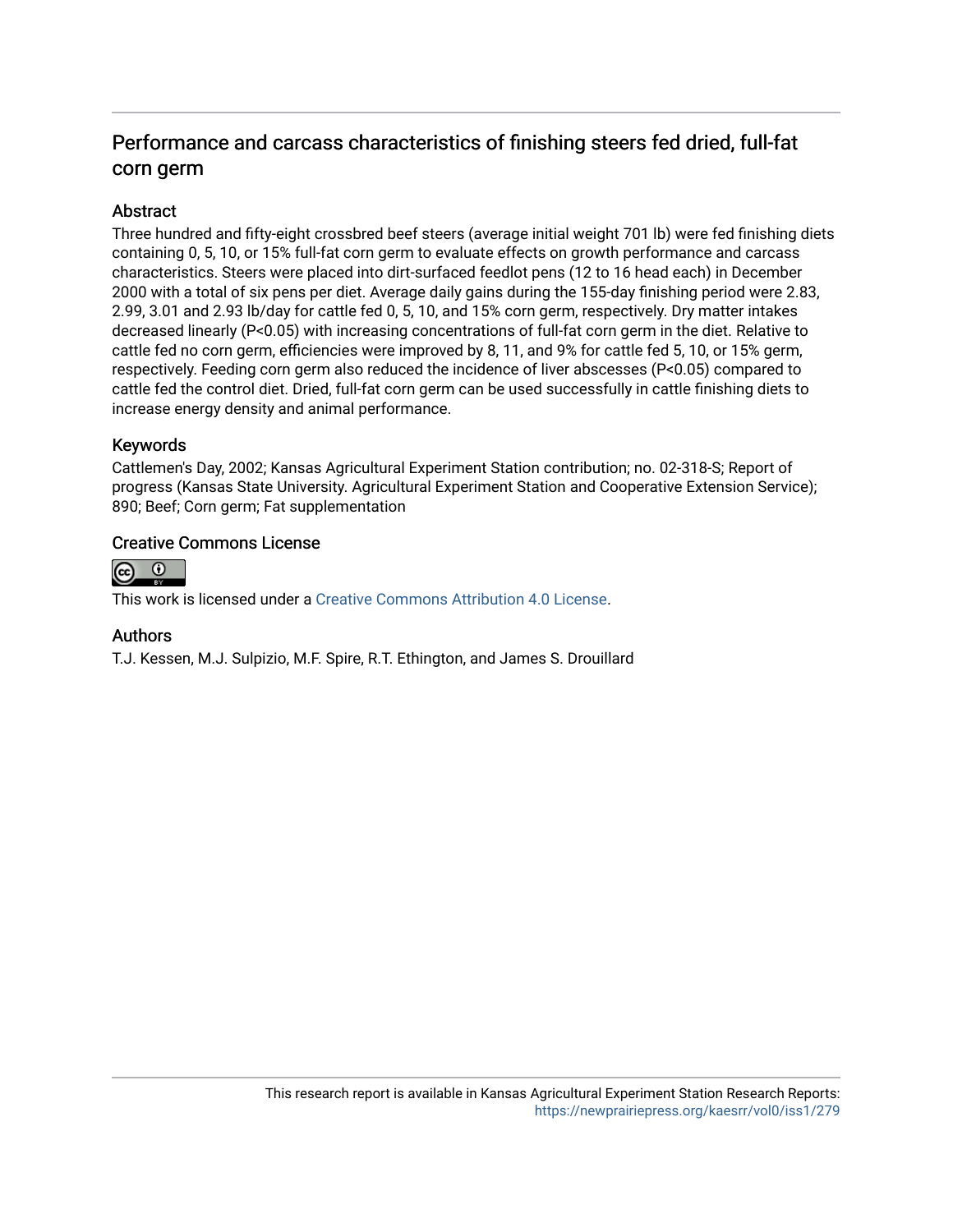# **PERFORMANCE AND CARCASS CHARACTERISTICS OF FINISHING STEERS FED DRIED, FULL-FAT CORN GERM**

*J. S. Drouillard, T. J. Kessen, M. J. Sulpizio, M. F. Spire<sup>1</sup> , and R. T. Ethington2*

#### **Summary**

Three hundred and fifty-eight crossbred beef steers (average initial weight 701 lb) were fed finishing diets containing 0, 5, 10, or 15% full-fat corn germ to evaluate effects on growth performance and carcass characteristics. Steers were placed into dirt-surfaced feedlot pens (12 to 16 head each) in December 2000 with a total of six pens per diet. Average daily gains during the 155-day finishing period were 2.83, 2.99, 3.01 and 2.93 lb/day for cattle fed 0, 5, 10, and 15% corn germ, respectively. Dry matter intakes decreased linearly (P<0.05) with increasing concentrations of full-fat corn germ in the diet. Relative to cattle fed no corn germ, efficiencies were improved by 8, 11, and 9% for cattle fed 5, 10, or 15% germ, respectively. Feeding corn germ also reduced the incidence of liver abscesses (P<0.05) compared to cattle fed the control diet. Dried, full-fat corn germ can be used successfully in cattle finishing diets to increase energy density and animal performance.

(Key Words: Corn Germ, Fat Supplementation.)

# **Introduction**

Fats and oils are commonly added to cattle finishing diets to increase energy density and to improve efficiency of gain. However, use of liquid fats and oils is

 $\overline{a}$ 

generally limited to operations with suitable equipment, such as pumps and heated storage tanks. Dried, full-fat corn germ may be a viable alternative to liquid fat sources when specialized handling and storage equipment is not available. Corn germ is a high-fat byproduct recovered during the production of corn sweeteners and(or) fuel ethanol. The wet germ is dried to a final moisture content of 3 to 5% and typically contains 46 to 54% fat and 12 to 15% protein (dry matter basis). Dried, fullfat corn germ is free-flowing and can be handled easily with conventional bins, augers, and pneumatic conveying systems. It has a bulk density of 22 to  $26$  lb/ft<sup>3</sup> and, as a result of its low moisture content, can be stored for extended periods without risk of oxidative rancidity. Our objectives were to measure the effects of dried, full-fat corn germ on growth performance and carcass attributes of cattle fed diets containing dryrolled corn and wet corn gluten feed.

# **Materials and Methods**

In December 2000, three hundred and fifty-eight crossbred yearling steers with an average initial weight of 701 lb were used in a feeding experiment conducted at the Kansas State University Beef Cattle Research Center in Manhattan. Steers were blocked by previous dietary regimen and assigned randomly, within blocks, to each of four dietary treatments (Table 1). They were fed in dirt-surfaced pens of 12 to 16

<sup>&</sup>lt;sup>1</sup> Food Animal Health and Management Center

<sup>2</sup> Minnesota Corn Processors, Marshall, Minnesota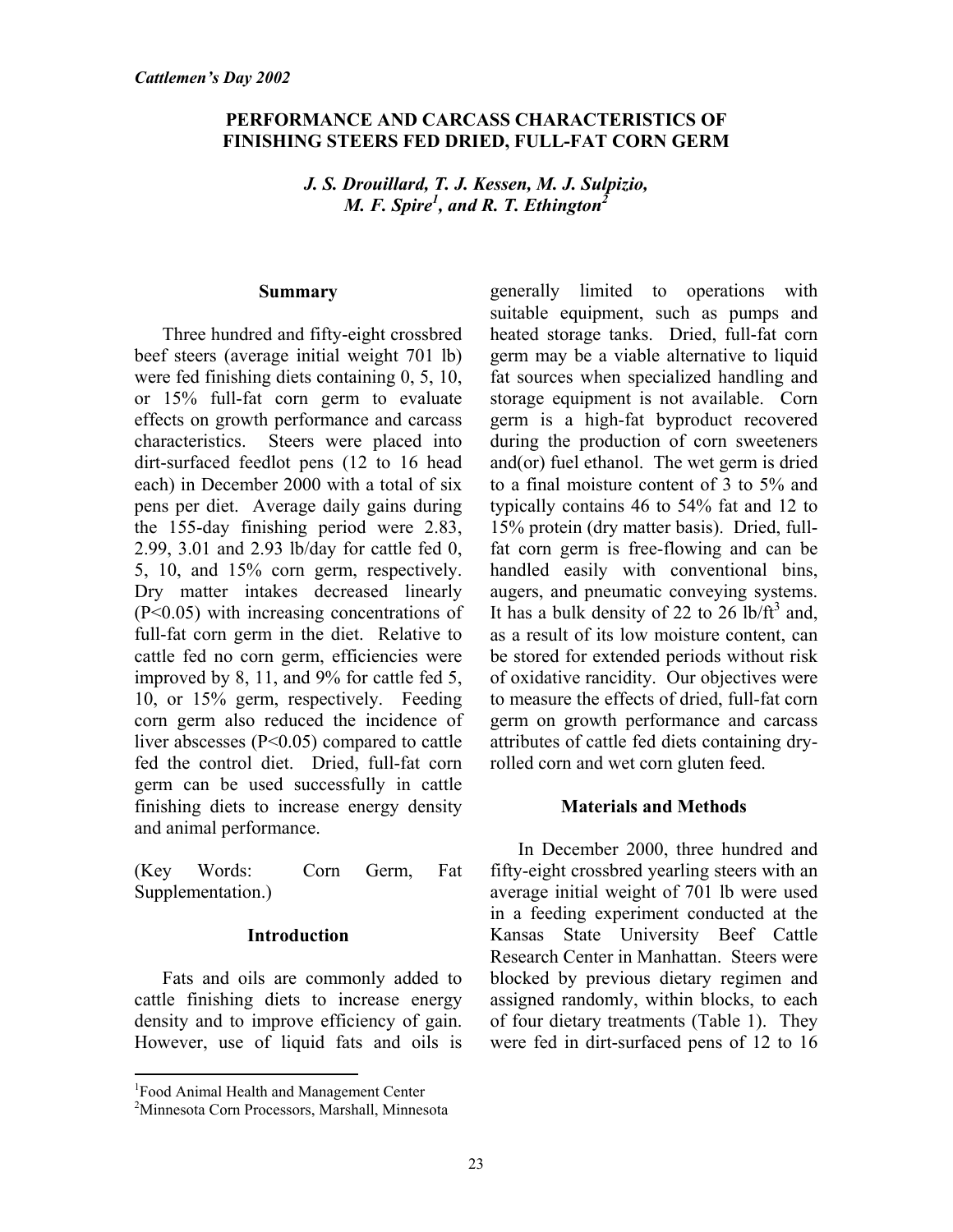animals each with a total of six pens per treatment. Pens provided approximately 175  $ft<sup>2</sup>$  surface area per head. Using a common series of transition diets, steers were stepped up from a concentrate level of 60% to a final concentrate level of 97% (equivalent to the 0% germ diet, Table 1) over a period of 18 days. They were then weighed, implanted with Synovex Plus, returned to their pens, and placed onto their respective dietary treatments. Bunks were read at 7:00 a.m., and rations were delivered once daily at approximately 9:00 a.m. Feed deliveries were recorded daily, and compositional analyses of ration ingredients were performed weekly. Dry matter intake was corrected to reflect feed refusals that were removed from the bunks throughout the experiment. At the end of the 155-day finishing period, each pen was weighed prior to being transported to a commercial slaughter facility in Emporia, Kansas. Hot carcass weight and incidence of liver abscesses were recorded at slaughter. Yield grade, quality grade, marbling, incidence of dark cutters, 12th rib fat thickness, ribeye area, and percentage of kidney, pelvic, and heart fat were recorded following a 24-hour chill.

# **Results and Discussion**

Growth performance, feed consumption, and carcass characteristics of steers fed varying levels of corn germ are shown in Table 2. Adding corn germ to the diet had a quadratic effect (P=0.02) on daily gain. The maximal rate of growth was achieved when germ was included at 10% of the diet dry matter and decreased slightly when additional germ was added. Feed intake decreased linearly  $(P=02)$  as the proportion of germ in the diet increased. Efficiency improved dramatically (Linear, P<0.01; Quadratic P=0.04) with addition of germ. Relative to cattle fed no germ, gain efficiencies were improved by 8, 11, and 9% for cattle fed diets containing 5, 10, and 15% corn germ,

respectively. Early in the experiment, feed intake was dramatically lower for cattle fed the high level (15%) of corn germ (Figure 1), suggesting that the shift from 0 to 15% germ on day 1 was too abrupt, and that a more gradual transition may have been beneficial. Steers ultimately acclimated to the high level of germ, and their intakes during the final 60 days were approximately equal to those of steers fed the other diets.

Adding corn germ to the diet also decreased incidence of liver abscesses. Cattle fed the control diet had 8.8% liver abscesses, whereas those fed diets containing germ were 2.3% or less. We would anticipate more liver abscesses when fat level in the diet increases due to the propensity for lower ruminal pH. Results of this study, however, are consistent with our observations in other experiments in which corn oil contributed significant amounts of lipid to the diet. This might be attributed either to effects of corn germ on feed intake, or to an effect of corn oil on bacteria that cause liver abscess.

Dressing percentage tended  $(P=0.08)$  to increase in a quadratic manner as the level of germ increased from 0 to 15%. Dressing percentage was greater when any level of germ was added to the diet. Adding corn germ also increased fat deposition, as indicated by changes in subcutaneous fat thickness; kidney, pelvic, and heart fat; and USDA Yield Grade. These factors indicate that cattle fed corn germ simply finish more quickly due to greater energy intake, and that the length of the finishing period should be adjusted accordingly.

In summary, including full-fat corn germ in the diets of finishing cattle provides a viable method for improving diet energy density, daily gain, and feed efficiency. Furthermore, it can be handled readily in conventional storage systems, and is relatively stable over extended storage intervals. Adding germ to finishing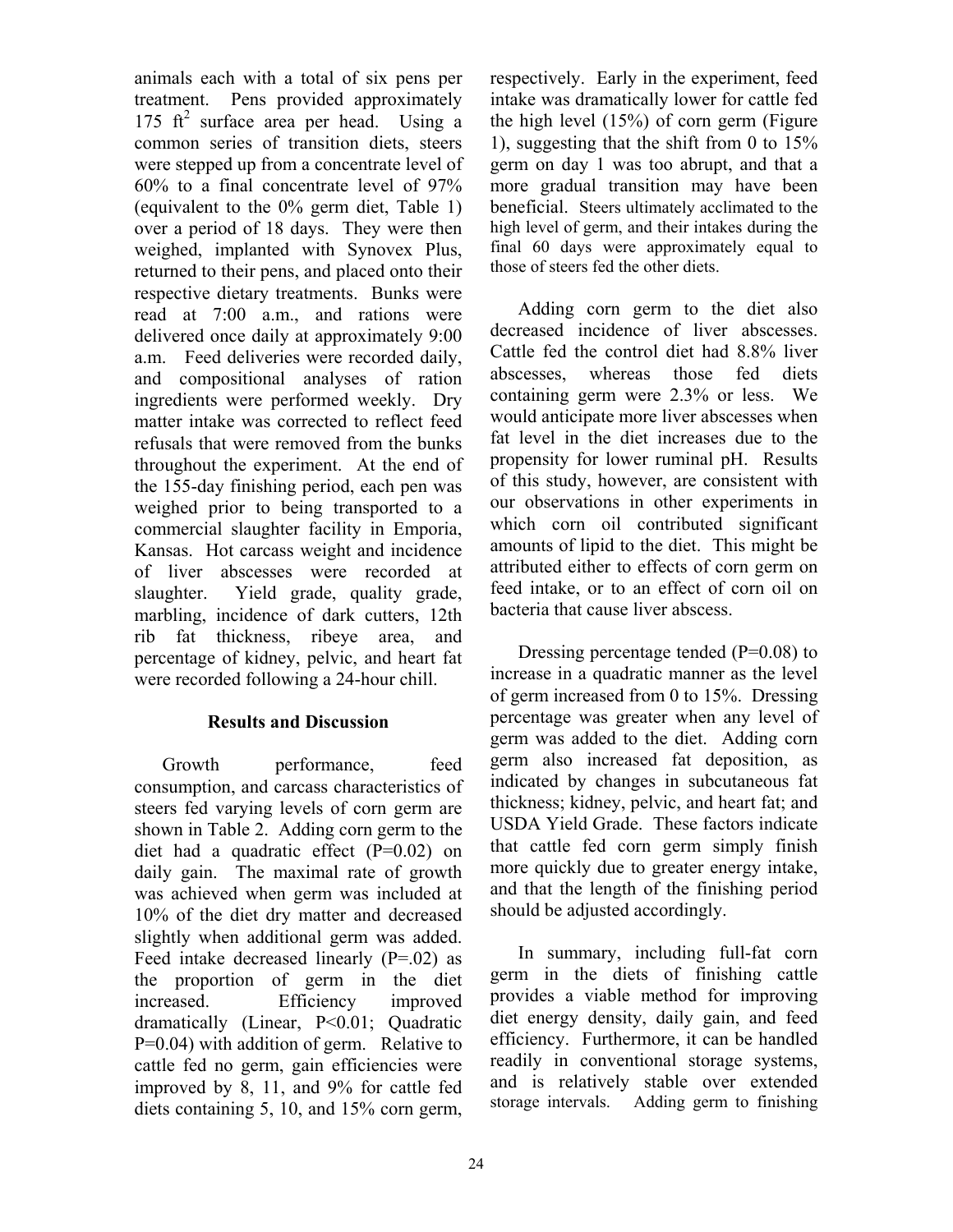diets at 10% or less of dry matter can be done without incident. However, higher levels of inclusion may require gradual transitions to avoid exaggerated feed intake depression.

|                                     | Dried Full-Fat Corn Germ, % of Diet Dry Matter |      |      |                          |  |  |  |
|-------------------------------------|------------------------------------------------|------|------|--------------------------|--|--|--|
| Ingredient                          | $\overline{0}$                                 | 5    | 10   | 15                       |  |  |  |
| Dry-rolled corn                     | 51.0                                           | 46.3 | 41.5 | 36.8                     |  |  |  |
| Wet corn gluten feed                | 35.0                                           | 35.0 | 35.0 | 35.0                     |  |  |  |
| Alfalfa hay                         | 3.0                                            | 3.0  | 3.0  | 3.0                      |  |  |  |
| Full-fat corn germ, dried           | 0.0                                            | 5.0  | 10.0 | 15.0                     |  |  |  |
| Corn steep liquor                   | 6.0                                            | 6.0  | 6.0  | 6.0                      |  |  |  |
| Dehulled soybean meal               | 0.79                                           | 0.53 | 0.27 | $\overline{\phantom{a}}$ |  |  |  |
| Limestone                           | 1.50                                           | 1.50 | 1.50 | 1.50                     |  |  |  |
| Salt                                | 0.30                                           | 0.30 | 0.30 | 0.30                     |  |  |  |
| Vitamin/mineral premix <sup>a</sup> | 2.39                                           | 2.39 | 2.39 | 2.39                     |  |  |  |
|                                     |                                                |      |      |                          |  |  |  |
| Crude protein, actual %             | 13.0                                           | 13.0 | 13.1 | 13.1                     |  |  |  |
| Crude fat, actual %                 | 3.9                                            | 6.2  | 8.4  | 10.7                     |  |  |  |

# **Table 1. Diet Composition (% of Dry Matter)**

<sup>a</sup>Formulated to provide 0.1 ppm cobalt, 10 ppm copper, 0.6 ppm iodine, 60 ppm manganese, 0.25 ppm selenium, 60 ppm zinc, 1200 IU/lb vitamin A, 300 mg/day Rumensin, and 90 mg/day Tylan.